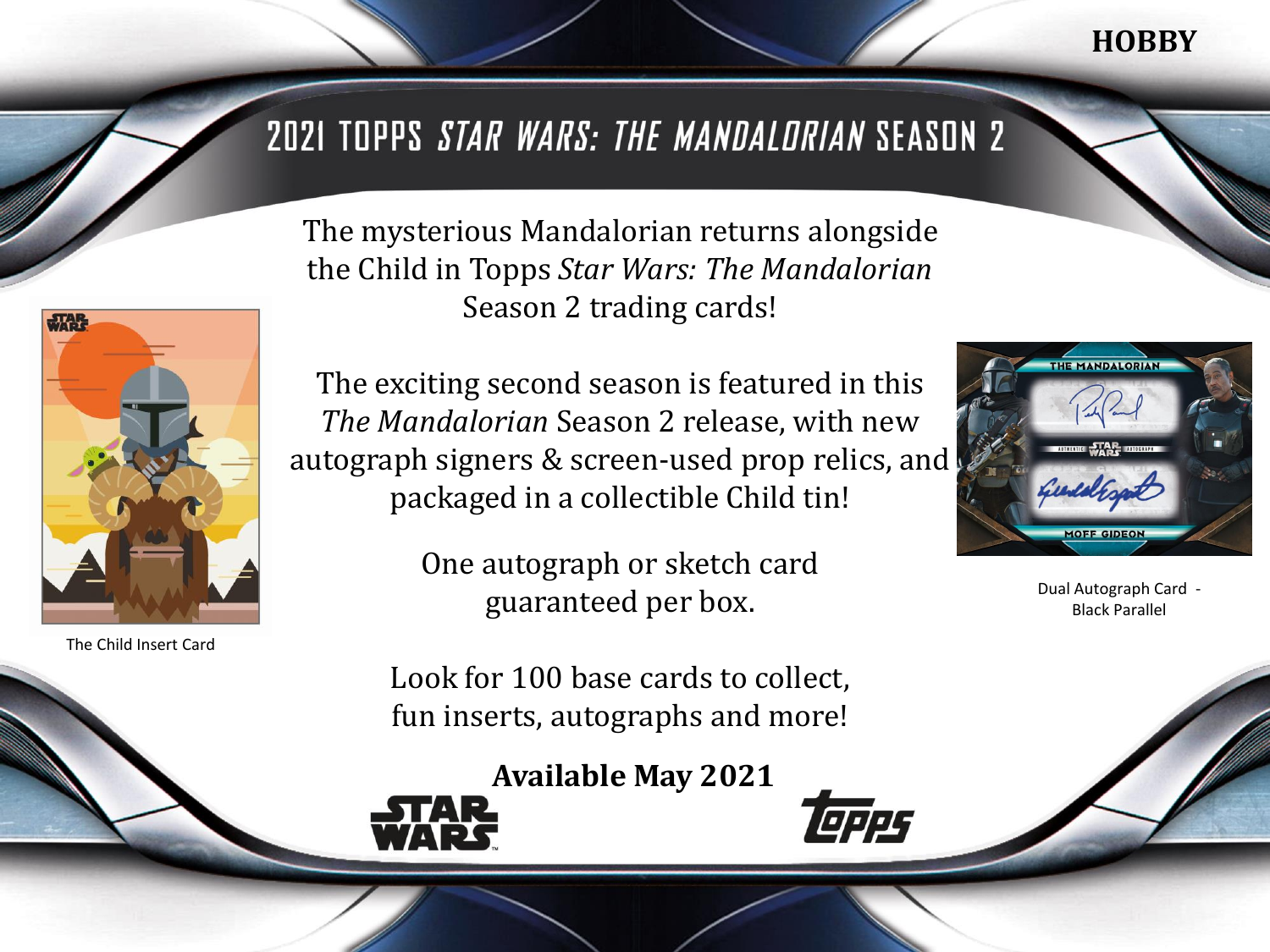# 2021 TOPPS STAR WARS: THE MANDALDRIAN SEASON 2

### **BASE CARDS**

100 base cards featuring the storyline from *The Mandalorian* Season 2.

**Parallels include**: Blue: 1 per pack Purple: 1:4 packs Bronze: #'d to 50 Silver: #'d to 25 Gold: #'d to 10 Black #'d 1-of-1





Base Card **Base Card – Silver Parallel** 



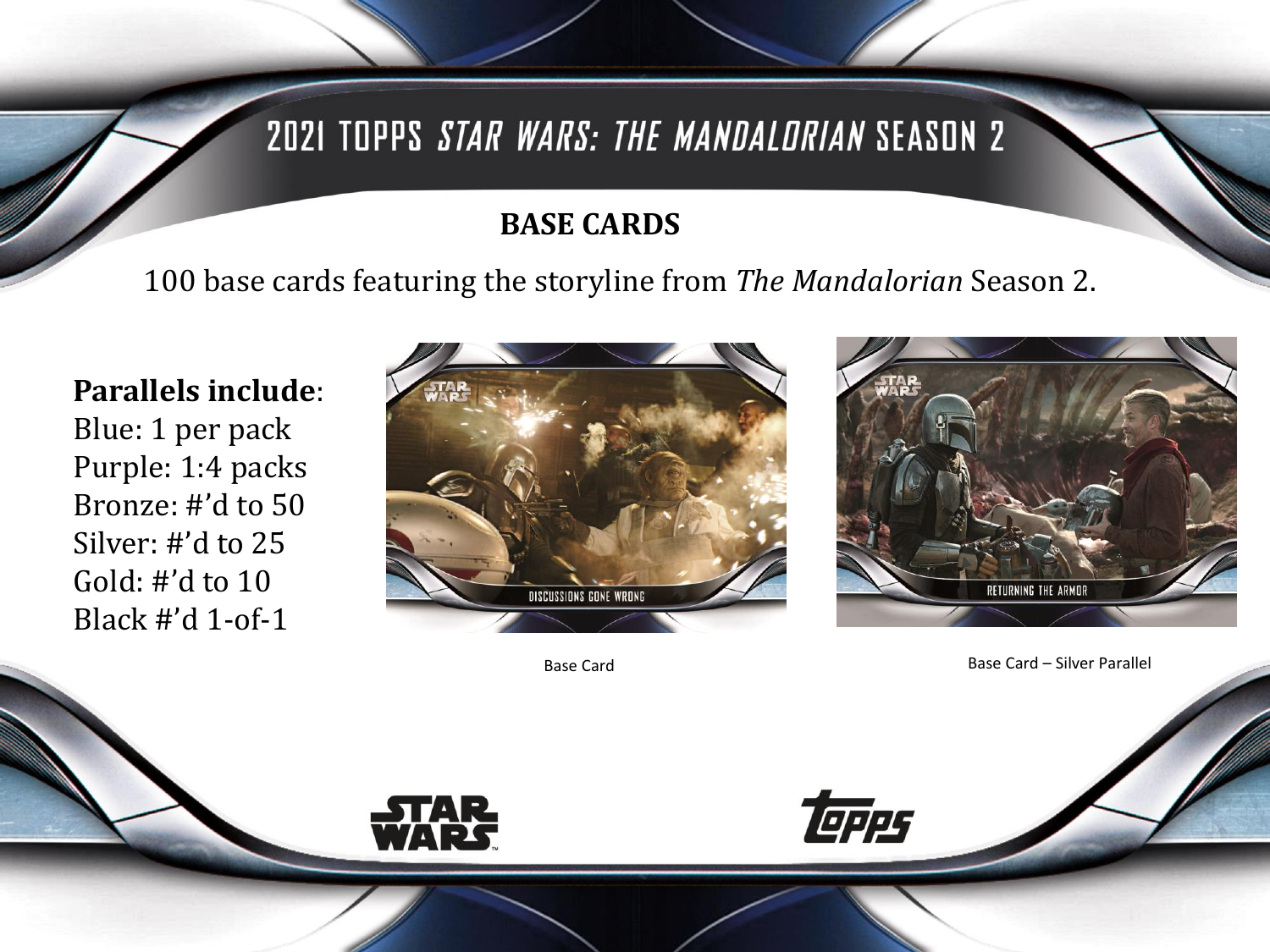# 2021 TOPPS STAR WARS: THE MANDALORIAN SEASON 2

## **INSERT CARDS**

## Look for 4 insert sets to collect!

**Characters** – Highlighting the key characters from Season 2

**The Child** – Featuring fun, new artwork of The Child

**Concept Art** – The end credits concept artwork, featured on trading cards

**Comic Covers** – Comic book-inspired artwork

Parallels for inserts: Bronze: #'d to 50 Silver: #'d to 25 Gold: #'d to 10 Darksaber Metal Variation: #'d to 5 **(Hobby Only/The Child and Comic Covers Only**) Black #'d 1-of-1 Printing Plates: #'d 1-of-1



Comic Covers Insert Card





The Child Insert Card

STAR<br>WARS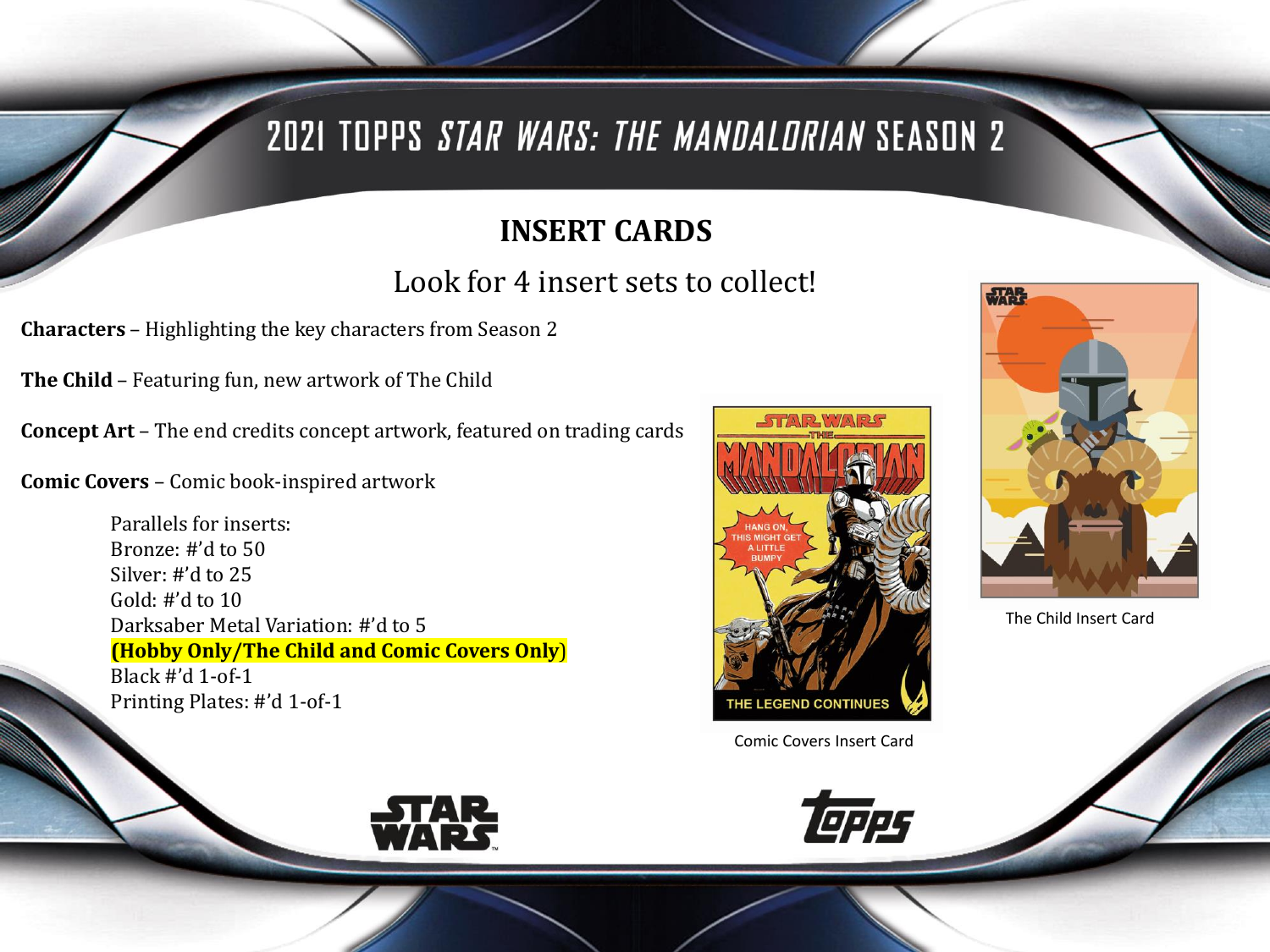# 2021 TOPPS STAR WARS: THE MANDALORIAN SEASON 2

## **AUTOGRAPHS & SKETCH CARDS**

Topps *The Mandalorian* Season 2 features one autograph or sketch card per Hobby box guaranteed!

### **Autograph Parallels include:**

- Red: #'d to 99
- Bronze: #'d to 50
- Silver: #'d to 25
- Gold: #'d to 10
- Black: #'d 1-of-1
- Printing Plates: #'d 1-of-1

### **Dual Autographs**

- Gold:  $\#$ 'd to 10
- Black: #'d 1-of-1

#### **Triple Autographs**

• Black: #'d 1-of-1



Dual Autograph Card - Black Parallel



Triple Autograph Card - Black Parallel

Sketch Cards Shaped Sketch Cards – Mandalorian Helmet